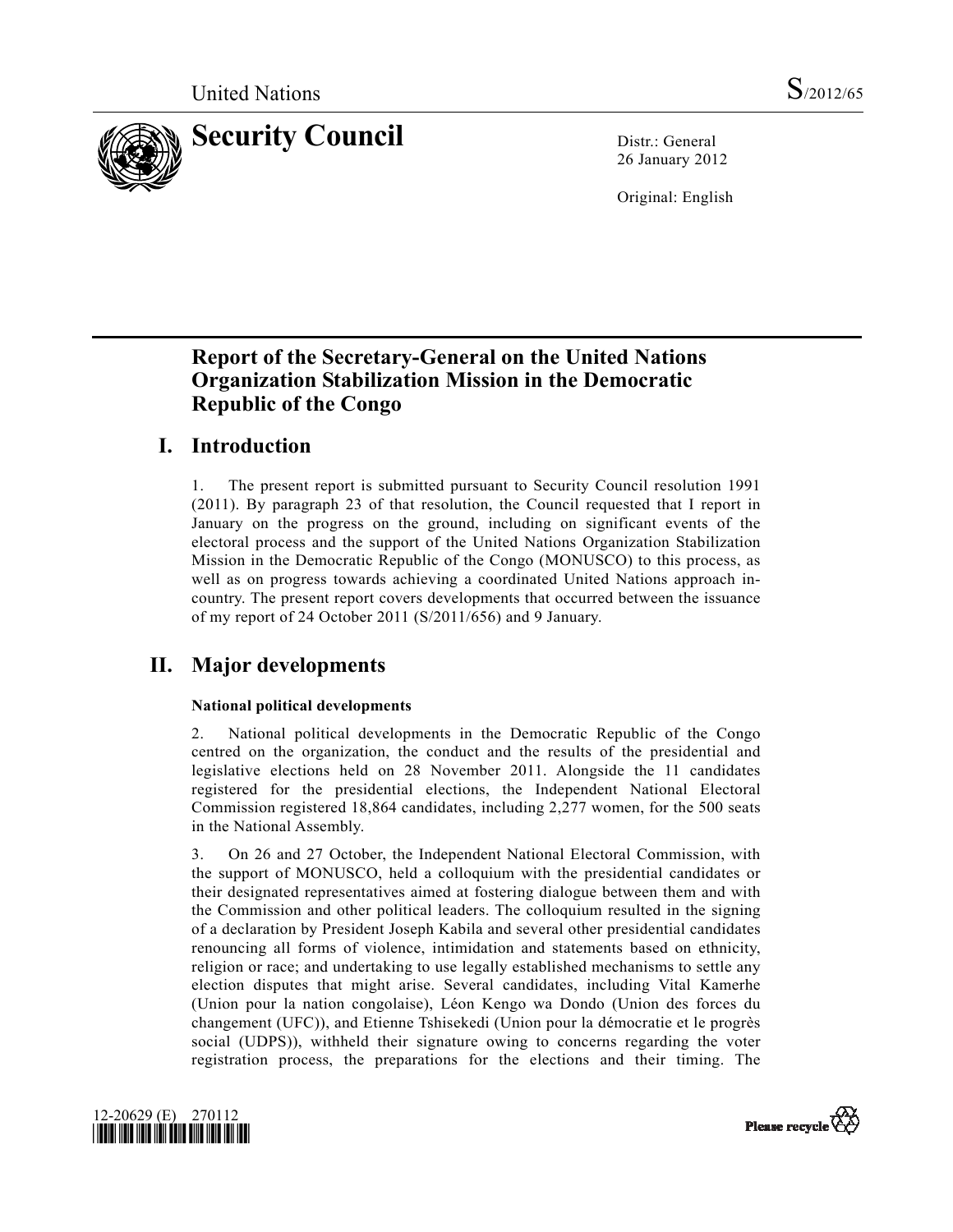declaration aimed to bolster the Code of Conduct for political parties, which at the time of polling had been signed by all presidential candidates except Mr. Tshisekedi.

4. The election campaign was conducted from 28 October to 26 November 2011. The campaign period was marked by mounting tension as the leading presidential candidates campaigned extensively across the country. On 6 November 2011, in an interview in South Africa with a Congolese television station, Mr. Tshisekedi stated that he had already been chosen by the majority of the Congolese people as President. On 9 November, President Kabila issued a presidential decree appointing 18 new judges to the Supreme Court of Justice responsible for adjudicating election disputes, thereby increasing its membership from 8 to 26.

5. There were reports of a number of election-related incidents resulting in deaths, injuries and the destruction of property primarily involving supporters of the opposition party UDPS and Union nationale des fédéralistes du Congo/Parti du peuple pour la reconstruction et le développement, supporters aligned with the presidential majority, in the provinces of Kinshasa, Kasai Oriental and Occidental and Katanga. Other incidents included the burning of polling stations, assault upon electoral workers and the destruction of electoral materials. On 26 November in Kinshasa, clashes between UDPS and presidential coalition supporters, and between UDPS and the national security forces, during which several fatalities were reported and several other people were injured, led to the banning by city authorities of all final election campaign rallies that were scheduled to take place that day. On 28 November, in Lubumbashi, six people were reportedly killed in two separate armed attacks aimed at disrupting the distribution of electoral material.

6. On 18 November, the Independent National Electoral Commission inaugurated the National Mediation Committee, which is tasked with facilitating political dialogue among Congolese stakeholders and promoting the peaceful resolution of electoral disputes. The Committee, which comprises seven Congolese individuals, engaged with the presidential candidates in efforts to diffuse tensions arising from electoral disputes.

7. The Independent National Electoral Commission faced significant logistical challenges delivering electoral material to about 17,000 polling centres and 64,000 polling stations. In addition to the air assets provided by the Government of the Democratic Republic of the Congo and additional support from MONUSCO (see paras. 39-41), the Government of South Africa provided six helicopters, the Government of Angola six helicopters and two airplanes and the Government of the Republic of Congo two helicopters to support the delivery of electoral material.

8. Despite considerable logistical challenges, polling for the presidential and legislative elections began as scheduled on 28 November 2011 and continued, in some places, until 2 December 2011. The major logistical challenges included a reported shortage of presidential ballot papers resulting in the delivery of an additional 1.5 million ballot papers in Kinshasa and Lubumbashi from South Africa on 29 November 2011. There was also some confusion regarding the voters' register and the location of several polling stations.

9. On 9 December, the Independent National Electoral Commission announced the provisional results of the presidential elections, according to which President Kabila obtained 8,880,944 votes (48.95 per cent), followed by Mr. Tshisekedi with 5,864,775 votes (32.33 per cent) and Mr. Kamerhe with 1,403,372 votes (7.74 per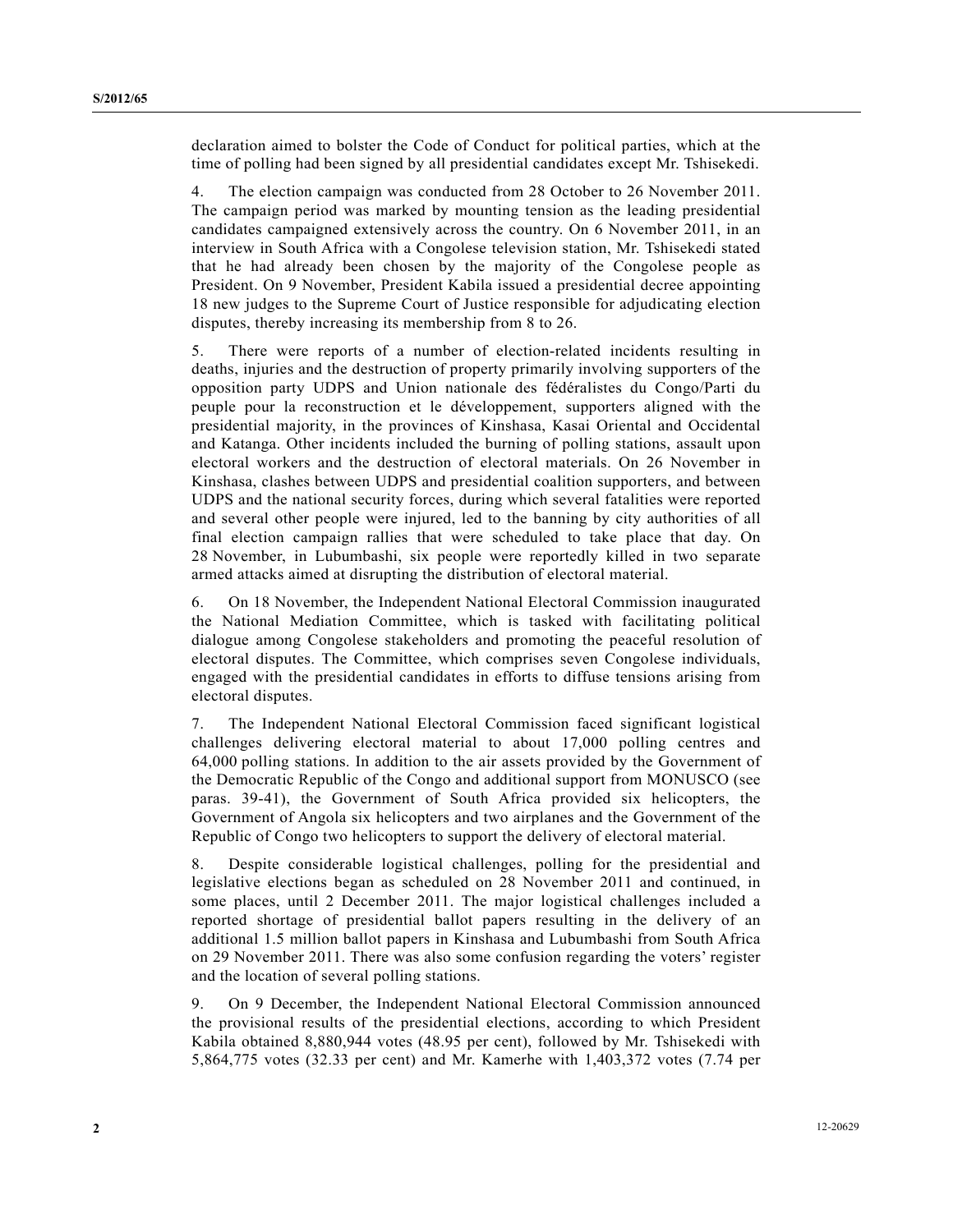cent). According to the Commission, nearly 19 million, about 59 per cent, of the 32 million registered voters cast their votes.

10. On 12 December, the Independent National Electoral Commission transmitted the provisional results of the presidential polls to the Supreme Court of Justice for validation. On the same day, Mr. Kamerhe filed the only petition received by the Supreme Court of Justice calling for the nullification of the provisional results announced by the Commission due to alleged irregularities in the process. On 16 December, the Court dismissed Mr. Kamerhe's petition, validated without change the provisional results announced by the Commission and declared Mr. Kabila the winner of the presidential election.

11. A number of opposition candidates expressed concern about the electoral process and rejected the results. On 29 November 2011, Mr. Kengo wa Dondo and two other presidential candidates issued a joint statement proposing the annulment of the presidential and legislative elections and the establishment of a "realistic calendar for the organization of a new round of elections conducted by a transitional government". On 9 December, Mr. Tshisekedi described the provisional results announced by the Independent National Electoral Commission as "a provocation", proclaimed himself president-elect and called for the "intervention of the international community". In another statement on 17 December 2011, while reiterating his call for calm, Mr. Tshisekedi indicated that he would take the oath for the office of the President on 23 December 2011 in the main stadium in Kinshasa. On 12 December 2011, during a press conference, President Kabila acknowledged that mistakes had been made in the conduct of the elections, but argued that they were not of a nature to put the results announced by the Commission in question.

12. The presidential and legislative elections were observed by several intergovernmental organizations, including a number of African organizations, namely the African Union, the Southern African Development Community (SADC), the Economic Community of Central African States (ECCAS), the International Conference on the Great Lakes Region, the Common Market for Eastern and Southern Africa (COMESA); the International Organization internationale of the Francophonie; the European Union Observer Mission; and the Association of European Parliamentarians for Africa. Also present were observers from international non-governmental organizations, notably the Carter Center, the National Democratic Institute, the Electoral Institute for Sustainable Democracy in Africa, and Agir pour des élections libres et transparentes, and the European Network for Central Africa. The Government of Switzerland financed the deployment of 48,200 national observers, while another 6,340 were trained and deployed by the Carter Center and 8,000 by the Electoral Institute for Sustainable Democracy in Africa. According to the Independent National Electoral Commission, there were 785 international and over 100,000 accredited national observers for the presidential and legislative polls. Political party representatives and witnesses were also accredited by the Commission to monitor polling and vote counting operations.

13. On 30 November 2011, the African Union, SADC, ECCAS, the International Conference on the Great Lakes Region and COMESA issued a joint statement welcoming the successful and largely satisfactory conduct of the elections, despite technical and logistical challenges, and expressing regret at isolated acts of violence that had accompanied the elections. In a statement issued on 10 December 2011, the Carter Center declared that the process lacked credibility because of several instances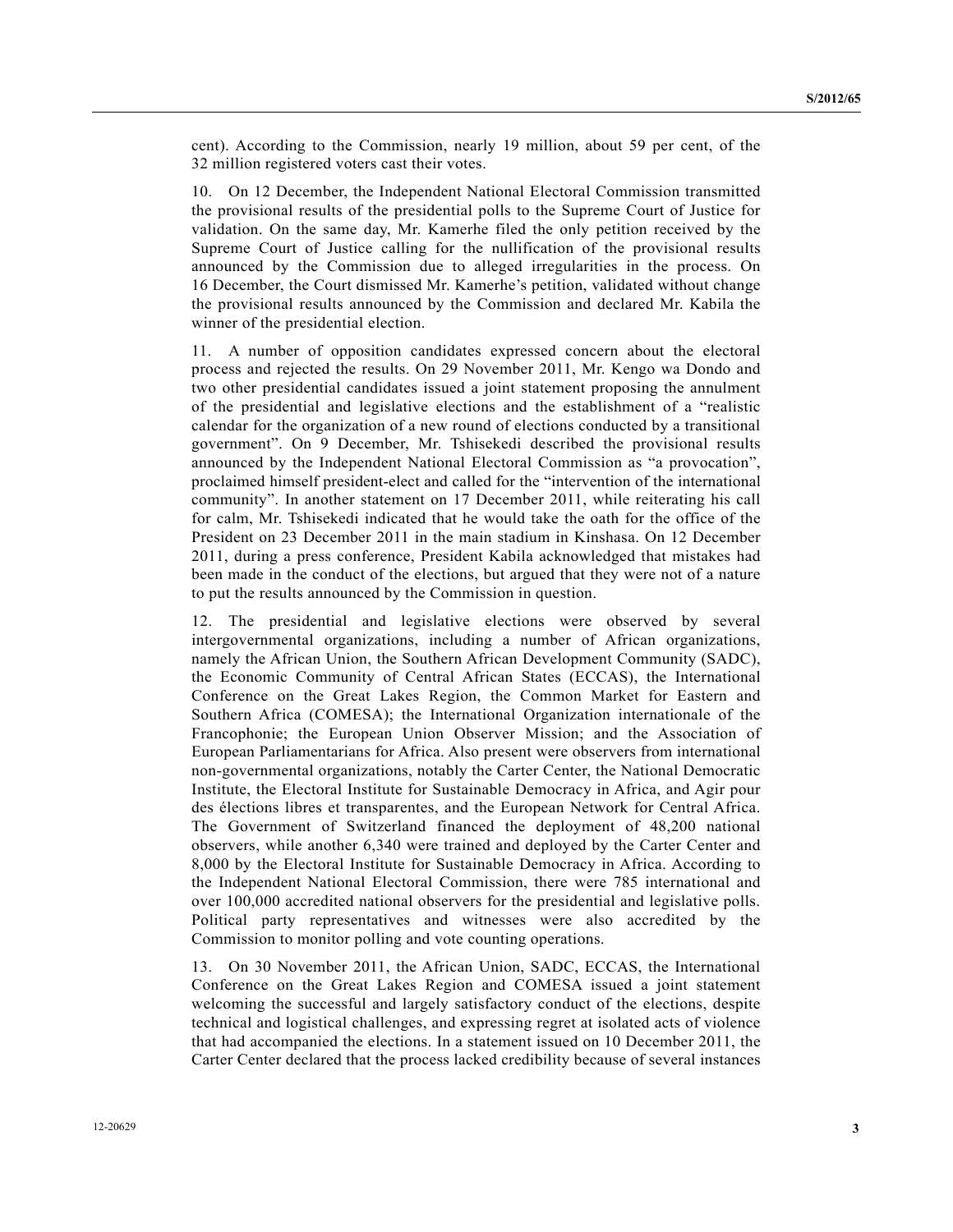of mismanagement of the process, but indicated that these did not necessarily affect the ranking of the presidential candidates in the polls. On 13 December 2011, the European Union Observer Mission issued a statement highlighting the lack of transparency and irregularities in the collection, the compilation and the publication of the results. The European Union Observer Mission noted that up to 1.6 million votes in the presidential polls had not been counted and that safeguards to ensure an adequate results compilation process, notably the public posting of the results outside each polling station, had not been respected in some areas.

14. A number of statements were also issued by Congolese civil society and religious organizations, including the National Episcopal Conference of Congo, which deployed the largest observer mission, of about 30,000 observers, in the country. Most of them criticized the mismanagement and lack of transparency in the conduct of the elections, deplored elections-related violence and called on the Independent National Electoral Commission and the judicial authorities to take the necessary measures to correct the situation.

15. The reactions of the international partners of the Democratic Republic of the Congo were mixed. Some countries, including Belgium, France, the United States of America and the United Kingdom of Great Britain and Northern Ireland, issued official statements expressing serious concern about the irregularities observed in the electoral process, while noting that these may not have changed the outcome of the elections. A number of partners emphasized the importance of enhancing the transparency of the vote counting process for the legislative polls, as well as the upcoming provincial and local elections. Other Governments, including the Government of South Africa, welcomed the successful conclusion of the electoral process, while taking note of the significant logistical challenges involved. At a summit meeting of the International Conference on the Great Lakes Region on 14 and 15 December 2011 in Kampala, a statement jointly issued by Burundi, the Central African Republic, Kenya, Uganda, the United Republic of Tanzania and Zambia called on all Congolese parties to accept the results and to focus on the next phase of reconstruction.

16. On 20 December, Mr. Kabila was sworn in as the President of the Republic by the Chief Justice of the Supreme Court for a second five-year term. The ceremony was attended, notably, by President Robert Mugabe of Zimbabwe, ministers from a number of countries in the region, accredited ambassadors in Kinshasa, my Special Representative for the Democratic Republic of the Congo and my Deputy Special Representative and Humanitarian and Resident Coordinator for the Democratic Republic of the Congo.

17. On 21 December 2011, the Independent National Electoral Commission suspended the compilation of results for the legislative elections because of reported irregularities. The vote counting and announcement of preliminary results was resumed by the Independent National Electoral Commission on 28 December 2011. On 4 January, a team of international technical experts arrived in the Democratic Republic of the Congo to support the process. On 12 January, the Commission announced that it would postpone by a few days the publication of the provisional results of the legislative elections, which was originally scheduled for 13 January.

18. The post-electoral security situation was characterized by a heightened presence of national security forces in Kinshasa and other cities, sporadic outbreaks of violence and human rights violations (see paras. 46-47). On 23 December, Mr. Tshisekedi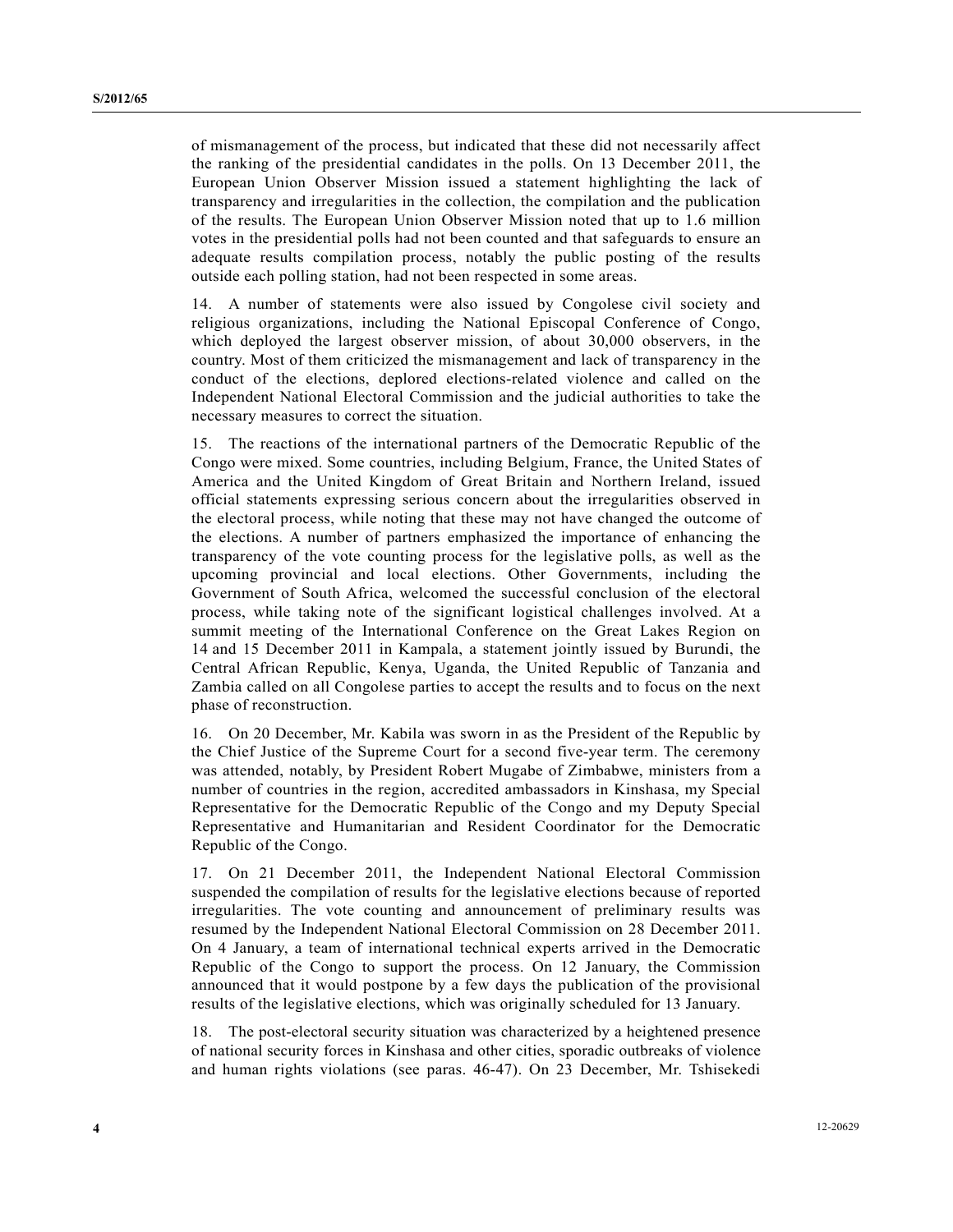organized a swearing in ceremony for himself as President at his residence in Kinshasa. National police elements used tear gas in some parts of the city to disperse crowds gathered in support of Mr. Tshisekedi, among which they reportedly conducted several arrests. At least one person was reportedly killed and another wounded. MONUSCO is investigating reports of human rights violations, including executions and arbitrary arrests by national security elements, in connection with the presidential and legislative elections.

#### **North Kivu, South Kivu, Maniema and Katanga provinces**

19. The Forces armées de la République démocratique du Congo (FARDC) regimentation process in the provinces of North and South Kivu was completed during the reporting period. FARDC units were redeployed to fill security gaps and resume military operations. MONUSCO conducted 10 military operations, including three jointly with FARDC, to deter armed group activities and enhance the protection of civilians, notably in the Kivus.

20. In North Kivu, the Forces démocratiques de libération du Rwanda (FDLR) and the Ugandan Allied Democratic Front (ADF) remained active. However, FDLR continued to be weakened under military and judicial pressure and efforts to encourage its combatants to surrender. On 18 November 2011, a senior FDLR commander, "Colonel" Amani, along with three other FDLR elements, surrendered to FARDC in Rutshuru territory. On 21 November 2011, "Lieutenant-Colonel" Sadiki was allegedly killed by Mayi-Mayi Cheka elements in Walikale territory. He had reportedly been involved in mass rapes and other human rights violations committed by a coalition of armed groups, including Mayi-Mayi Cheka, along the Kibua-Mpofi axis in Walikale territory in July and August 2010. Fifty Mayi-Mayi Cheka elements surrendered to FARDC shortly after the death of Sadiki. Reports indicate that, between 3 and 9 December 2011, two other senior FDLR commanders were killed in combat.

21. On 16 December 2011, the pretrial chamber of the International Criminal Court (ICC) declined to confirm charges against the Executive Secretary of FDLR, Callixte Mbarushimana, for alleged war crimes and crimes against humanity committed in the Kivus in 2009, and ordered his release. An appeal by the ICC Prosecutor on 19 and 20 December 2011 for the suspension of the release order was rejected. Mr. Mbarushimana was released on 23 December 2011 and is currently under investigation in France regarding his alleged involvement in crimes committed during the genocide in Rwanda in 1994.

22. A number of command positions created as part of the FARDC regimentation process were given to former commanders of the Congrès national pour la défense du peuple (CNDP). Nevertheless, a number of CNDP elements continued to maintain parallel command and control structures within FARDC and to resist orders to redeploy outside their current areas of operation. Although ADF suffered several losses as FARDC intensified unilateral operations against the group in Beni and Lubero territories, it continued to confront FARDC as it withdrew into the Ruwenzori Mountains and to expand its activities into Ituri district in Orientale province.

23. In South Kivu, new ethnic tensions emerged between the Babembe and Banyamulenge communities in the Hauts Plateaux territories of Fizi district. The situation remained fragile in some parts of Shabunda, northern Kalehe, the Moyens and Hauts Plateaux territories and some areas along the shores of Lake Tanganyika.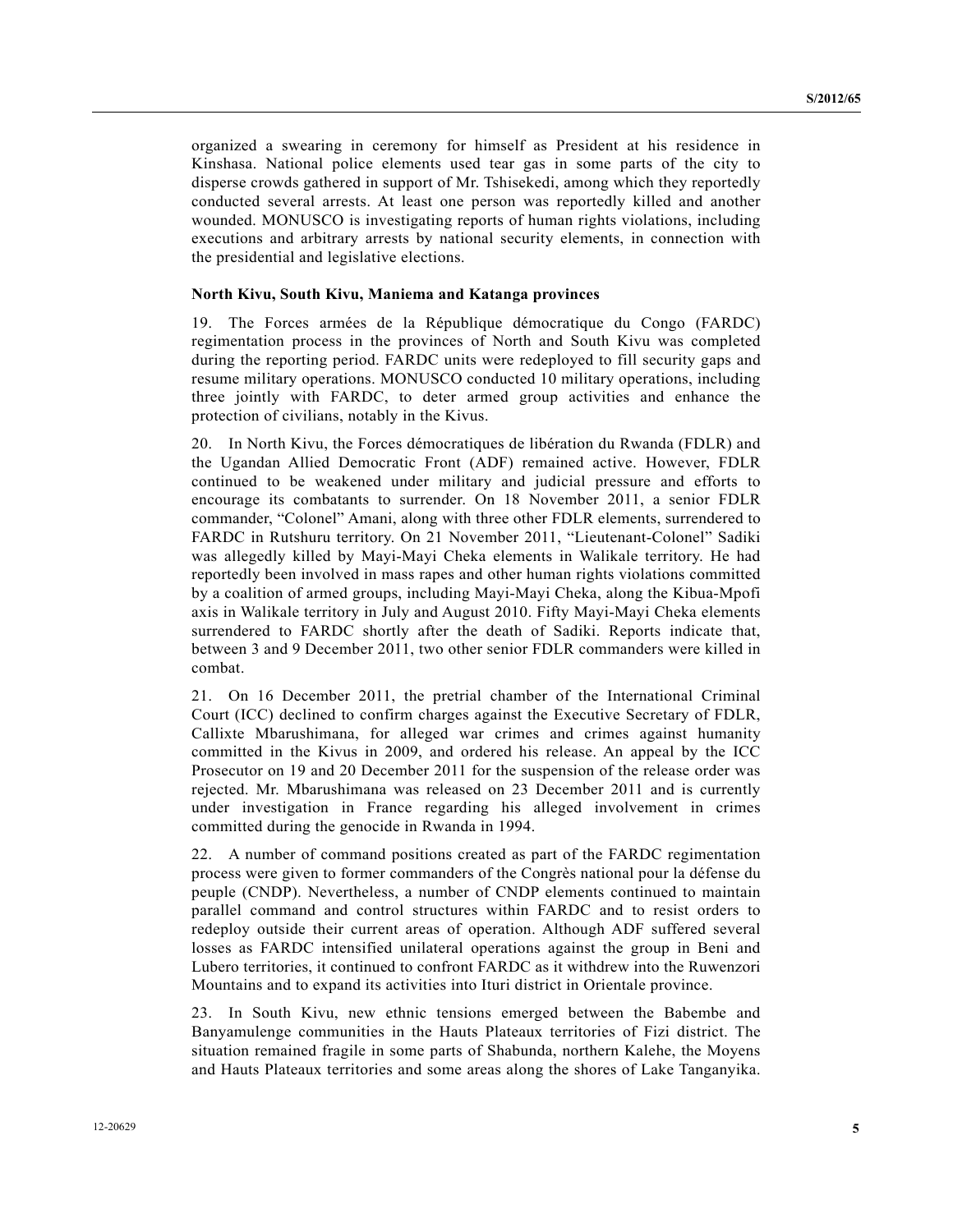In November, FARDC military operations against Mayi-Mayi Yakutumba, which has forged a loose alliance with the Burundian Forces nationales de libération (FNL), forced the Mayi-Mayi Yakutumba to vacate the Ubwari Peninsula and some parts of the shores of Lake Tanganyika, while continuing to commit acts of piracy and other attacks in the area. There were reports of attempts by Mayi-Mayi Yakutumba to forge new alliances with other Mayi-Mayi groups. The integration of the Forces républicaines fédéralistes (FRF) into FARDC remained incomplete and some FRF elements continued to carry out militia activities.

24. Between 1 and 4 January, an estimated 45 people were killed by suspected FDLR combatants and approximately 2,700 persons were internally displaced during attacks on several remote villages in Shabunda territory, South Kivu. On 5 January MONUSCO conducted a reconnaissance mission to the area, and on 6 January the Mission established a mobile base at Lubimbe and dispatched patrols to other affected areas. In coordination with the International Committee of the Red Cross, MONUSCO also evacuated a number of severely injured civilians. FARDC also deployed units to the area. MONUSCO planned to deploy a multidisciplinary mission to Shabunda to assess protection needs, in coordination with the Office for the Coordination of Humanitarian Affairs of the United Nations Secretariat and the Office of the United Nations High Commissioner for Refugees (UNHCR) and to dispatch an investigation team to the area as soon as the security conditions on the ground permit.

25. In Maniema, clashes were reported between FDLR and FARDC in Kabambare territory. In Katanga, the security situation remained tense owing to the presence of FDLR elements in Kisenge, the arrival in Kapanga of significant numbers of Congolese nationals expelled from Angola and the presence of former Mayi-Mayi combatants in Malemba-Nkulu, Mitwaba and Bukama. The election campaign heightened ethnic tensions between Katangans and Kasaians in the Lubumbashi area.

### **Orientale province**

26. Information provided by surrendered LRA dependents during the reporting period suggested that LRA may be increasingly dispersed across the Central African Republic, the Democratic Republic of the Congo, and South Sudan subregion, and that the group may be weakening. Reported instances of LRA atrocities against civilians in Haut Uélé and Bas Uélé in Orientale province also decreased between October and early December 2011, even as the group retained a capacity to mount attacks. FARDC conducted a number of unilateral operations aimed at containing LRA activities around the Garamba National Park. MONUSCO also launched one unilateral and three joint operations against LRA. One of these, "Operation Santa Claus", launched on 18 December 2011, aimed at protecting civilians over the Christmas period, when LRA has in the past conducted particularly brutal attacks against civilians. As part of the operation, MONUSCO established 13 mobile operating bases in Haut Uélé and Bas Uélé and intensified patrolling.

27. In October 2011, the Government of the United States announced the deployment of 100 military advisers to the LRA-affected areas in the subregion to strengthen the efforts of national armed forces in their operations against LRA. On 22 November 2011, the African Union Peace and Security Council authorized a regional cooperation initiative against LRA for an initial period of six months. On 23 November 2011, the Chairperson of the African Union Commission appointed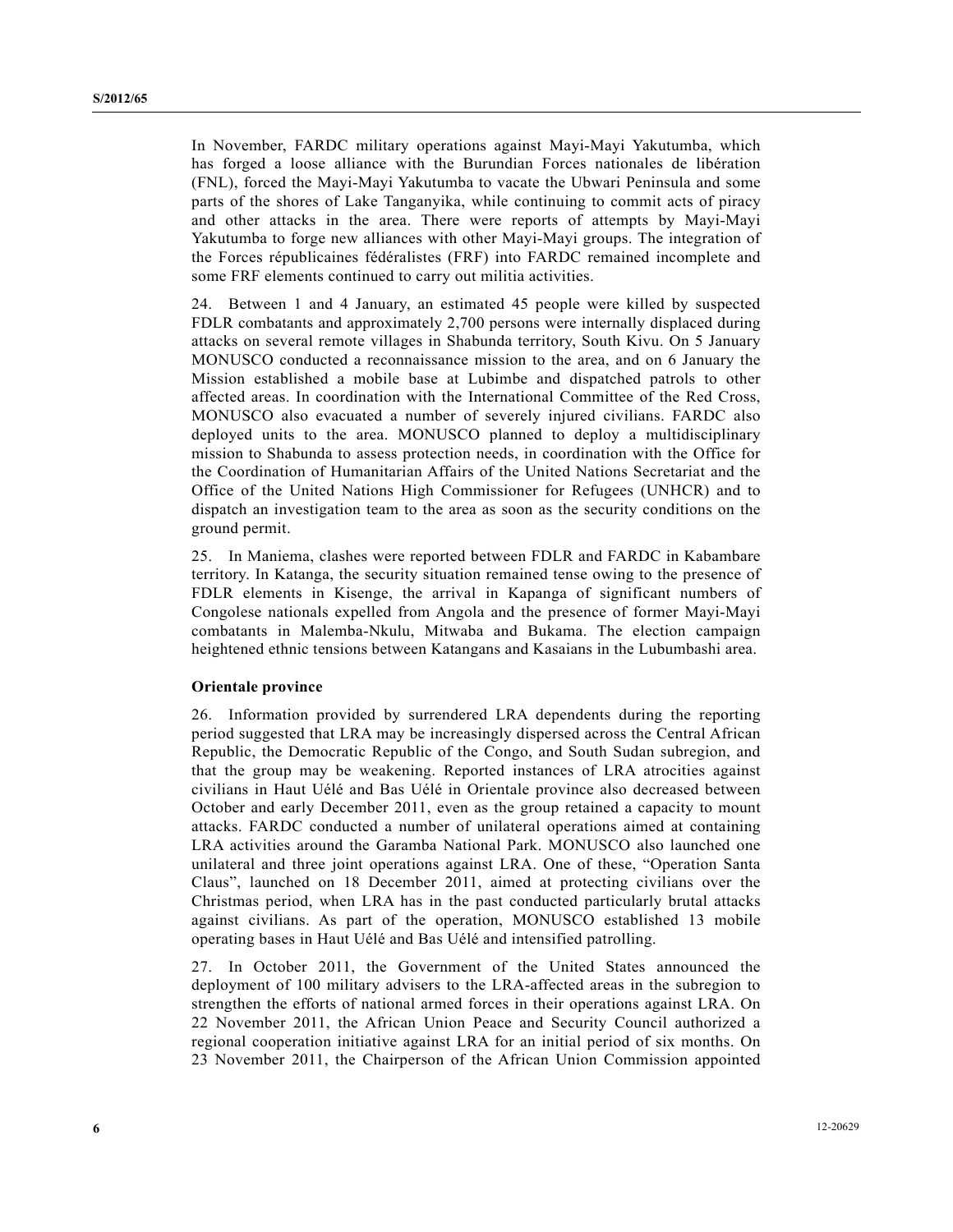Francisco Madeira of Mozambique as his Special Envoy on LRA. Between 3 and 7 January, the African Union Special Envoy and my Special Representative and Head of the United Nations Regional Office for Central Africa (UNOCA), Abou Moussa, visited the affected countries for consultations on LRA.

28. In Ituri district, the threat posed by militia groups, in particular the Front populaire pour la justice au Congo (FPJC) and the Front de résistance patriotique de l'Ituri (FRPI), persisted. On 2 December 2011, a militia group attacked a MONUSCO patrol in the Bunia area. On 22 December 2011, MONUSCO launched "Operation Santa Claus-Ituri" to ensure the protection of civilians during the Christmas to New Year period.

### **Humanitarian situation**

29. Insecurity and clashes between armed groups and FARDC caused new population movements in the eastern provinces. Over 15,000 people were displaced in the Kivus and some 17,000 in Maniema province. Humanitarian agencies estimate that there were approximately 1.71 million internally displaced persons (IDPs) in the Uélé districts, Maniema, the Kivus, and northern and central Katanga province as at 1 October 2011. That included roughly 1 million IDPs in North and South Kivu provinces and approximately 500,000 in Orientale province.

30. Humanitarian access continued to be a major concern for United Nations and non-governmental humanitarian partners. Between January and December 2011, 166 security incidents against humanitarian workers were recorded in North and South Kivu. In October 2011, five Congolese humanitarian workers were killed in South Kivu by Mayi-Mayi Yakutumba elements in what appeared to be a targeted ethnic-based attack.

31. Following a tripartite meeting held in Luanda, on 24 and 25 October 2011, between the Democratic Republic of the Congo, Angola and UNHCR, the three parties agreed to launch repatriation operations on 4 November. Subsequently, 1,264 Angolan refugees in Bas-Congo province and 274 in Katanga province returned to Angola. Meanwhile, the expulsion of Congolese nationals from Angola continued, in some instances accompanied by serious human rights violations, including sexual and gender-based violence attributed to Angolan security forces. Between January and October 2011, over 85,000 people were reportedly expelled, several of whom experienced serious human rights abuses, including more than 3,700 reported cases of sexual and gender-based violence.

32. Over 126,000 cases of measles have been recorded since the outbreak of an epidemic in early 2011, notably in Katanga and Kasai Oriental provinces, with some 1,600 deaths, mainly of children. On 19 December, the Government of the Democratic Republic of the Congo, supported by the United Nations Children's Fund and the World Health Organization, launched an immediate and medium-term response plan encompassing vaccinations and treatment in Bandundu, Bas-Congo, Kinshasa and North Kivu provinces. A polio outbreak persisted, with 92 cases recorded in Bandundu, Bas-Congo, Kasai Occidental, Katanga, Kinshasa and Maniema provinces. The cholera epidemic in Bandundu, Equateur, Kinshasa and Orientale provinces continued, with some 7,952 cases recorded, including 431 deaths. The intervention of humanitarian actors funded from the Central Emergency Response Fund helped to reduce death rates from 11 and 12 per cent of recorded cases in June to 5 and 6 per cent in November 2011. However, the epidemic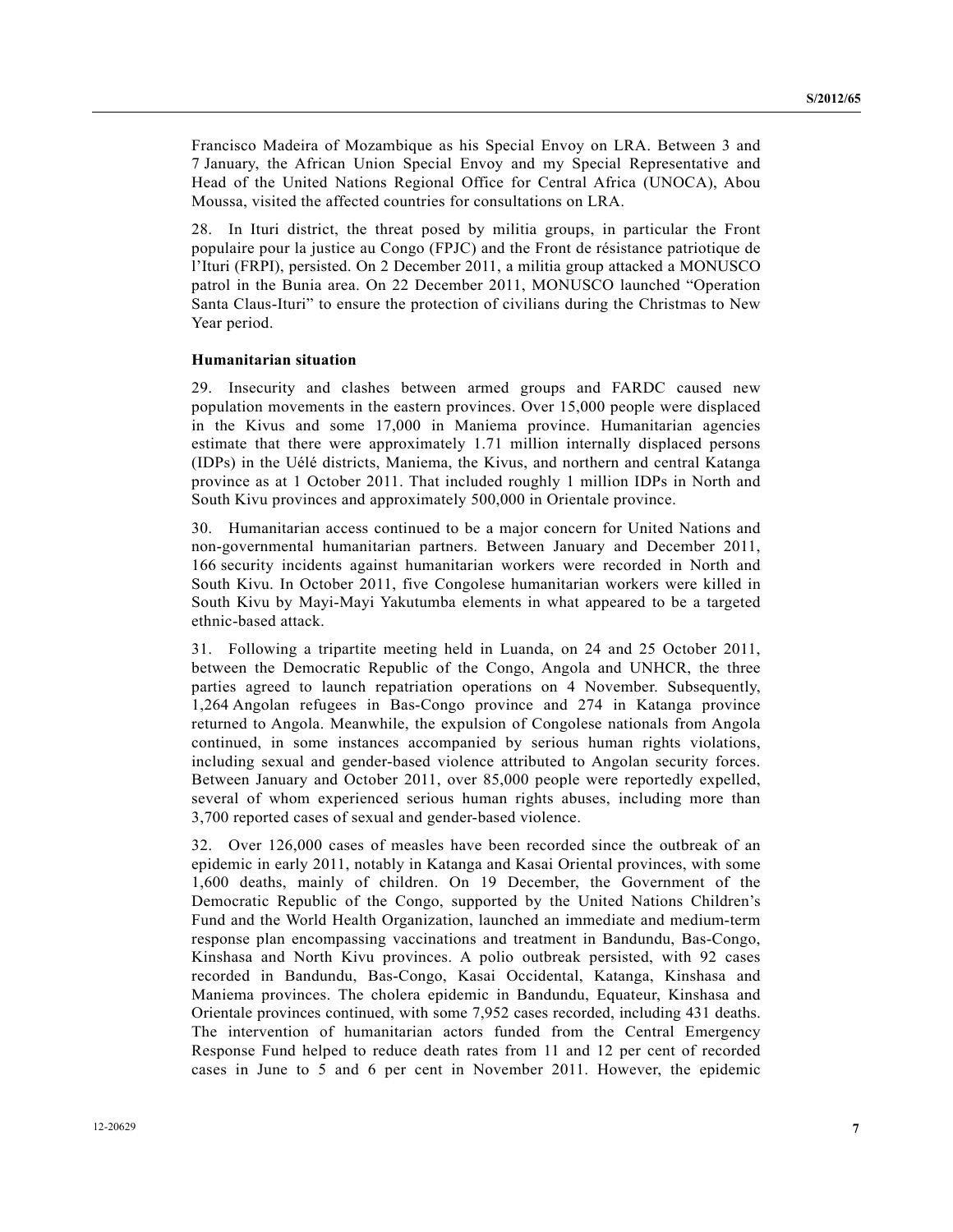continued to spread to new areas, with 21,513 cases of cholera and 575 deaths reported in 2011. Malnutrition, in particular acute malnutrition among children under the age of five, continued to be critical in western provinces.

33. On 14 December 2011, the Office for the Coordination of Humanitarian Affairs launched the global Consolidated Humanitarian Appeals for 2012, including a request for \$719 million to cover the most urgent humanitarian needs in the Democratic Republic of the Congo. The 2011 Humanitarian Appeal for the Democratic Republic of the Congo sought \$721 million and was 62 per cent funded.

## **Regional developments**

34. On 12 November 2011, President Jacob Zuma of South Africa and President Joseph Kabila signed a preliminary agreement to develop the Grand Inga Dam in the Democratic Republic of the Congo at the Inga Falls on the Congo River in Bas-Congo province. The dam would reportedly be the largest hydroelectric power scheme in the world, with the potential capacity to generate some 40,000 megawatts.

35. On 15 and 16 December 2011, the fourth ordinary summit meeting of Heads of State and Government of the International Conference on the Great Lakes Region in Kampala, elected the candidate of the Democratic Republic of the Congo, Ntumba Luaba, as the new Executive Secretary of the organization, effective 1 January. The summit, which included a special session on sexual and gender-based violence, issued a declaration aimed at preventing and ending impunity with regard to sexual and gender-based violence in States members of the International Conference on the Great Lakes Region.

## **III. Implementation of the mandate of United Nations Organization Stabilization Mission in the Democratic Republic of the Congo**

## **Protection of civilians**

36. MONUSCO, together with United Nations agencies, funds and programmes, and in line with the United Nations system-wide strategy on the protection of civilians, developed and implemented a joint contingency plan to meet specific protection needs during the electoral period. Under this plan, MONUSCO redeployed some troops and police, including approximately 1,400 uniformed personnel deployed in Kinshasa, who conducted active patrols prior to, during and after the polls. With approximately 94 per cent of MONUSCO troops based in the eastern provinces, several units were placed on standby for rapid deployment across the country in the event of a deterioration of the security situation.

37. From October to December 2011, MONUSCO conducted 13 joint protection team missions in North and South Kivu, Katanga, Ituri and Haut Uélé. In all, 46 joint protection team missions were conducted in 2011. The first pilot phase of 24 Community Alert Networks established in North and South Kivu and in Orientale province enabled more than 200 communities in isolated areas to contact local authorities and/or MONUSCO through the Mission's Community Liaison Assistants, in order to alert and request intervention in the event of threats to their communities. The establishment of an additional 20 Community Alert Networks began during the reporting period. The Community Alert Networks are complemented by a high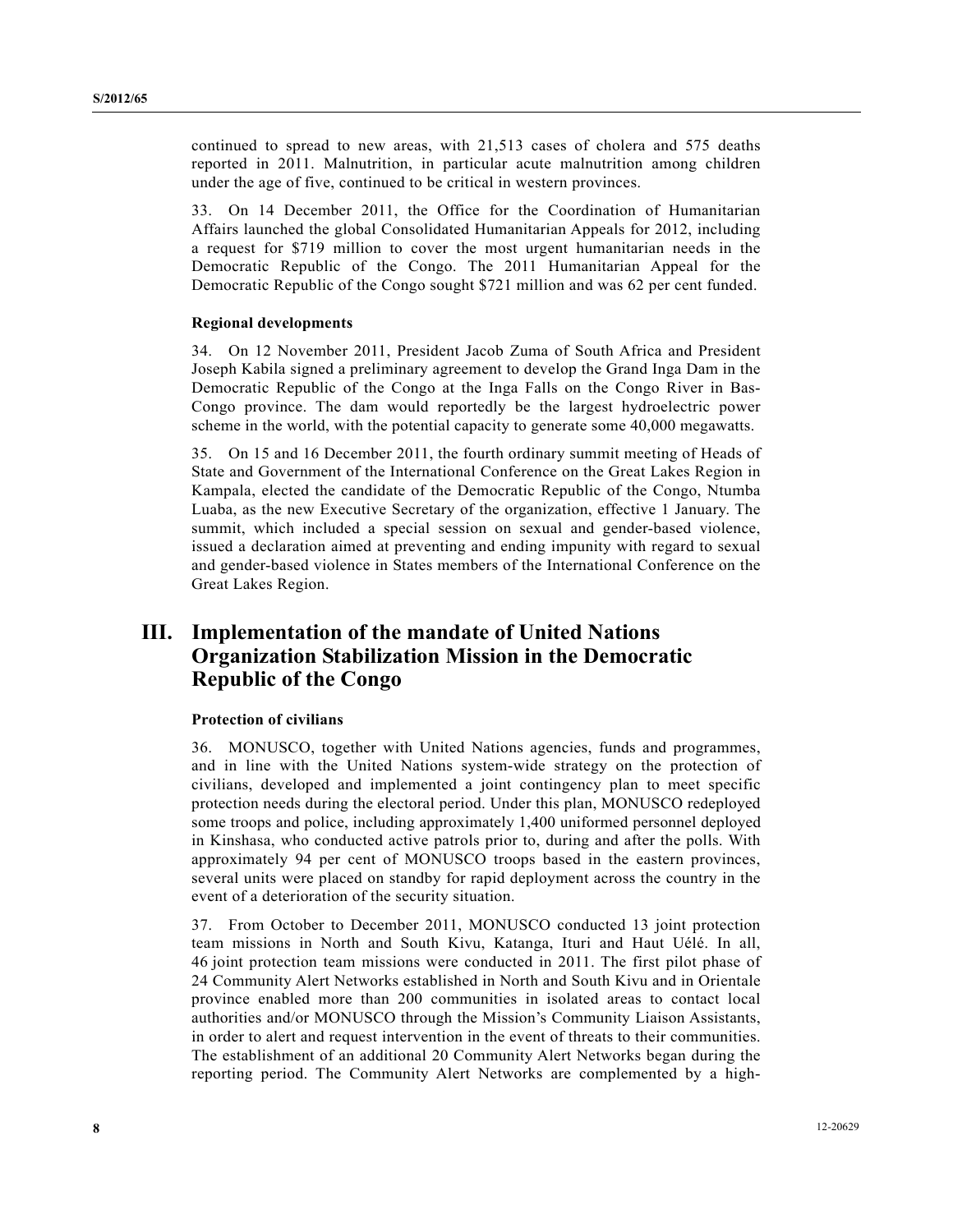frequency radio project that is being implemented by partner international non-governmental organizations for some areas without cell phone coverage.

38. In November 2011, MONUSCO organized two civilian protection training-oftrainers programmes and general training for 175 staff members in Kinshasa, Goma, Bukavu and Bunia, in partnership with the Kofi Annan International Peacekeeping Training Centre. With the technical support of Search for Common Ground, MONUSCO also organized conflict resolution workshops in Bas Uélé in October 2011, aimed at facilitating peaceful cohabitation among the M'bororo pastoralists, FARDC, local communities and local public authorities.

### **Preparations for the elections**

39. MONUSCO provided technical advice to the Independent National Electoral Commission and logistical support for the successful deployment of 3,977 tons of sensitive and non-sensitive material to 15 hubs and 210 sub-hubs throughout the Democratic Republic of the Congo in support of the presidential and legislative elections, under an extremely tight time frame. In addition, while the Commission carried out the deployment of electoral material to some 17,000 polling centres and 64,000 polling stations, MONUSCO transported material to 400 polling stations in areas identified as insecure and/or remote. In close collaboration with MONUSCO, the United Nations Development Programme (UNDP) also supported the Commission in updating the voters' register, procuring electoral training and sensitization materials, paying allowances through the Commission to some 336,000 national electoral staff and 84,500 police, providing institutional support to the National Data Treatment Centre, setting up the Commission website and facilitating meetings between the Commission and various electoral stakeholders.

40. MONUSCO continued its good offices efforts, including by providing support to the Independent National Electoral Commission to facilitate dialogue through the convening of meetings of the Forum of Political Parties, the Commission and political parties and youth organizations and numerous meetings at the national and provincial levels of political party representatives and religious leaders. In this connection, MONUSCO and UNDP supported the Commission in organizing 26 youth workshops in Kinshasa and in each of the provinces to sensitize youth on their role in ensuring a peaceful environment for the elections. MONUSCO also supported the holding of a subregional workshop on gender and preventive diplomacy in Goma from 15 to 17 November, which was attended by 120 participants from Burundi, the Democratic Republic of the Congo, Rwanda and Uganda. The workshop adopted a declaration on the prevention of electoral violence and recommended strategies for strengthening peace and security mechanisms in the Great Lakes region during elections. Furthermore, MONUSCO conducted a gender sensitization campaign in collaboration with the Independent National Electoral Commission, UNDP, the United Nations Entity for Gender Equality and the Empowerment of Women and the National Democratic Institute, during which about 900 women candidates for the legislative elections and 515 trainers of women candidates for the provincial and local elections were trained on electoral issues. In addition, Radio Okapi broadcast voter education programmes in French and four local languages, and supported the participation of a range of political stakeholders in radio debates, dialogue and discussion. This included broadcasting interviews with several presidential candidates.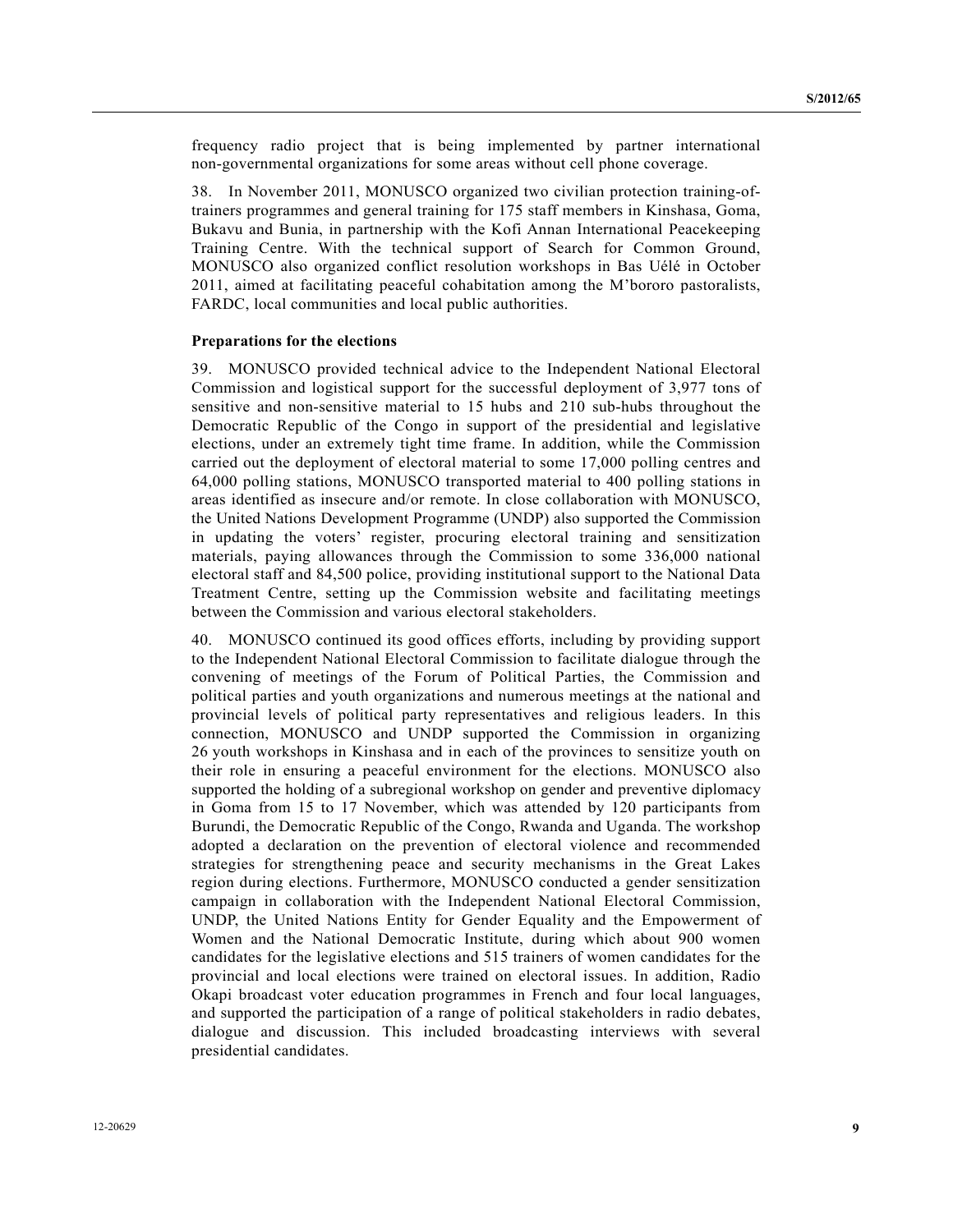41. In addition to completing the training of six crowd control units in Kinshasa, comprising 3,000 Congolese National Police personnel, MONUSCO conducted specialized election security training for 15,531 Congolese National Police officers, including 984 policewomen, as well as 180 other police officers and 50 FARDC personnel. From 10 to 24 November 2011, a joint security assessment of the provinces was conducted by the Congolese National Police, FARDC and MONUSCO and led by the Congolese National Police Commissioner-General. MONUSCO police also provided operational advice to the Congolese National Police and supported the deployment of personnel and equipment to relevant areas.

## **Stabilization and progress on achieving a coordinated approach towards peacebuilding**

42. On 30 October, President Kabila signed a presidential ordinance extending the Stabilization and Reconstruction Plan for Eastern Democratic Republic of the Congo (STAREC) until June 2014. During the period under review, MONUSCO and partners completed the development of the second phase of the International Security and Stabilization Support Strategy (ISSSS): the stabilization priority plan for 2012- 2014. The plan identifies 37 priority projects aimed at expanding stabilization efforts in North and South Kivu, Orientale, Maniema and Katanga provinces.

43. Under ISSSS, in South Kivu, sections of the Baraka-Fizi-Minembwe road and the Otobora-Musenge road were rehabilitated. Two FARDC garrisons and the rehabilitation of the Hombo bridge on a principal road between North and South Kivu were also completed. The transfer of a first group of 90 prisoners to the newly constructed prison in Rutshuru took place and planning began for the transfer of prisoners to the Bunyakiri prison, which was also completed. In Ituri, the construction of 10 police stations was completed and 80 police officers received specialized training in combating sexual violence.

44. MONUSCO and the United Nations country team completed the development of the 2011-2013 United Nations Transitional Framework for the Democratic Republic of the Congo. The Framework articulates common areas of joint activities and collaboration between MONUSCO and the United Nations agencies, funds and programmes with a view to ensuring coherence and avoiding duplication. On 3 November 2011, the draft Peace Consolidation Programme, which was developed in consultation with key Government stakeholders, was presented to donors. It is to be submitted to the Government for final approval during the first quarter of 2012.

45. On 2 November, UNDP released the *Human Development Report 2011*, which ranked the Democratic Republic of the Congo 187th of the 187 countries listed in its 2011 Human Development Index.

## **Human rights**

46. On 9 November 2011, MONUSCO and the Office of the United Nations High Commissioner for Human Rights (OHCHR) issued a report documenting 188 human rights violations of varying degrees of severity linked to the electoral process that occurred between 1 November 2010 and 30 September 2011. From 1 October to 31 December 2011, the United Nations Joint Human Rights Office documented an additional 221 election-related human rights violations, the majority of which were allegedly committed by national security elements. The violations most frequently infringed individuals' freedom of expression, the right to physical integrity and the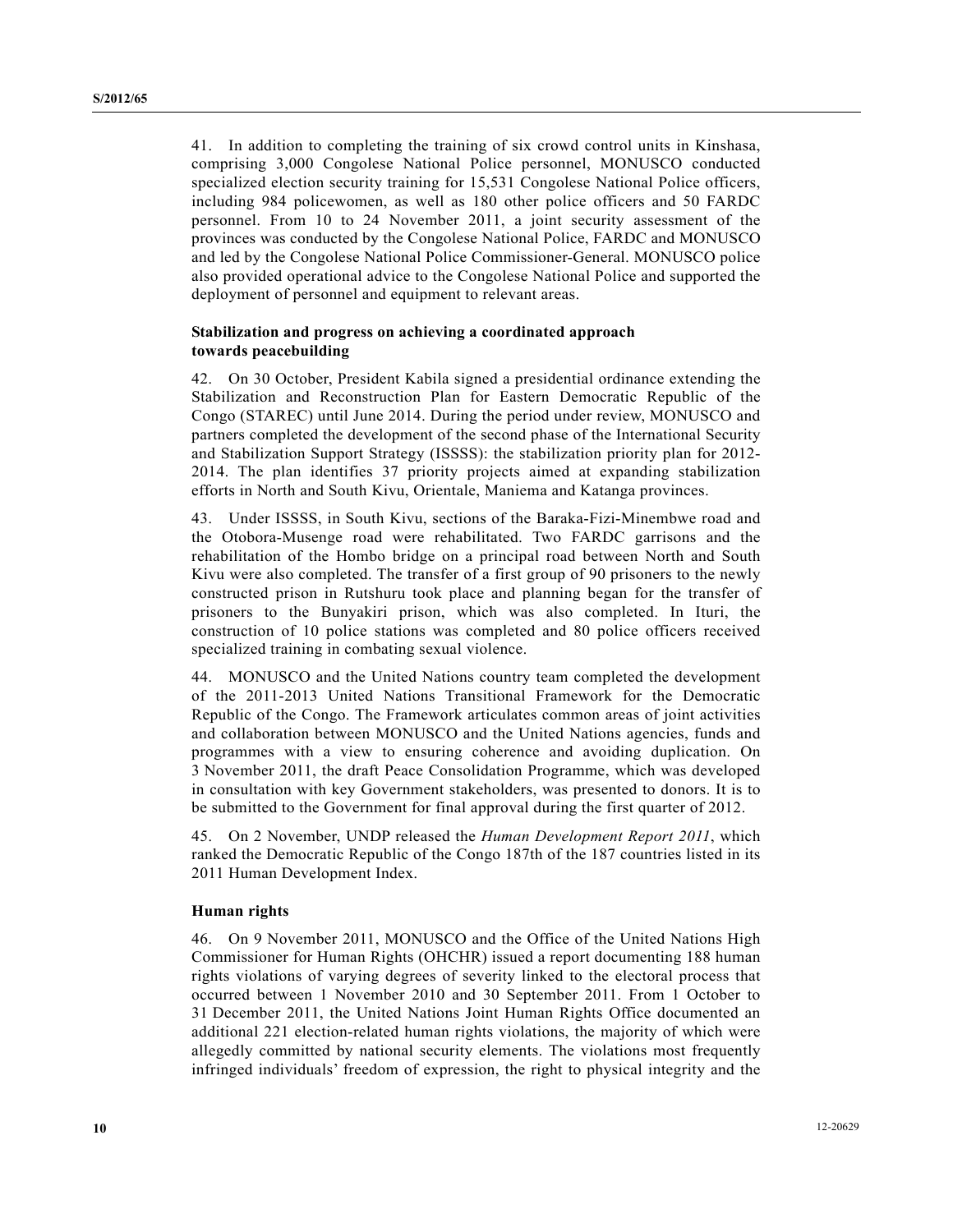right to liberty and security of person and the right to freedom of peaceful assembly. Numerous cases of arbitrary arrest and ill-treatment, primarily of supporters of the political opposition, were also reported across the country, often linked with attempts to assemble peacefully. There were also incidents of violence and disturbance of public order committed by supporters of political parties.

47. In particular, a human rights investigation conducted by the United Nations Joint Human Rights Office that is ongoing found that at least 27 people were killed and others wounded in Kinshasa between 26 November and 12 December 2011, including by gunshots fired by elements of the national security forces, including the Republican Guard. Reports of similar incidents, which are also being verified and further investigated, were received from Bas-Congo, North Kivu, Kasai Occidental and Kasai Oriental. In other parts of the country, during the same period, elements of the national security forces reportedly committed several killings, including at least one person in Matadi, one in North Kivu, two in Kasai Occidental and two in Kasai Oriental.

48. On 13 December 2011 in Goma, North Kivu, five members of opposition political parties, including the provincial representative of UDPS and a candidate of the Union pour la nation congolaise for the National Assembly, were arrested following an attempt to organize a public protest that was quickly dispersed by the police. On 20 December 2011, a tribunal in Goma acquitted four of the five accused for lack of evidence. The fifth accused was sentenced to 12 months' imprisonment, including a six-month suspended sentence. On 20 December 2011, in Butembo, Congolese National Police personnel arrested five UDPS members and two Union pour la nation congolaise members for criticizing the electoral process in public. On 22 December 2011, following the intervention of the United Nations Joint Human Rights Office, the prosecutor ordered their release. On 21 December 2011, a tribunal in Bukavu acquitted 11 opposition party members of charges of criminal participation in a rebellion following their attempt to organize a public protest during a period when political demonstrations were prohibited by provincial authorities. They were released from pretrial custody on 22 December 2011.

49. Armed groups remained a major threat to civilians in the Kivus and in Orientale province. More than 90 human rights abuses by armed groups, mostly by Mayi-Mayi, FRPI, FDLR and LRA elements, were documented by the United Nations Joint Human Rights Office during the reporting period.

50. Some progress was made in combating impunity. Several mobile courts held trials throughout the country, some with the support of MONUSCO. The Isiro Military Tribunal in Orientale province held mobile hearings from 18 October to 10 November 2011, during which 30 FARDC soldiers, non-commissioned officers, a commander and a civilian were sentenced to penalties ranging from six months of imprisonment to death for murder, attempted murder and rape. From 1 to 9 November 2011, the Military Court of South Kivu sentenced 12 FARDC soldiers, including 11 convicted of rape, to prison terms ranging from five years to life imprisonment. Between 15 and 24 November 2011, a military mobile court in Masisi, South Kivu, sentenced 18 people, including two Congolese National Police personnel and four FARDC personnel, to prison terms ranging between 2 and 20 years for sexual violence perpetrated against female minors. On 6 December 2011, the trial of "Colonel" Sandoke Kirunda Mayele, a former Mayi-Mayi Cheka commander, and others began in Goma with regard to the mass rapes and other serious human rights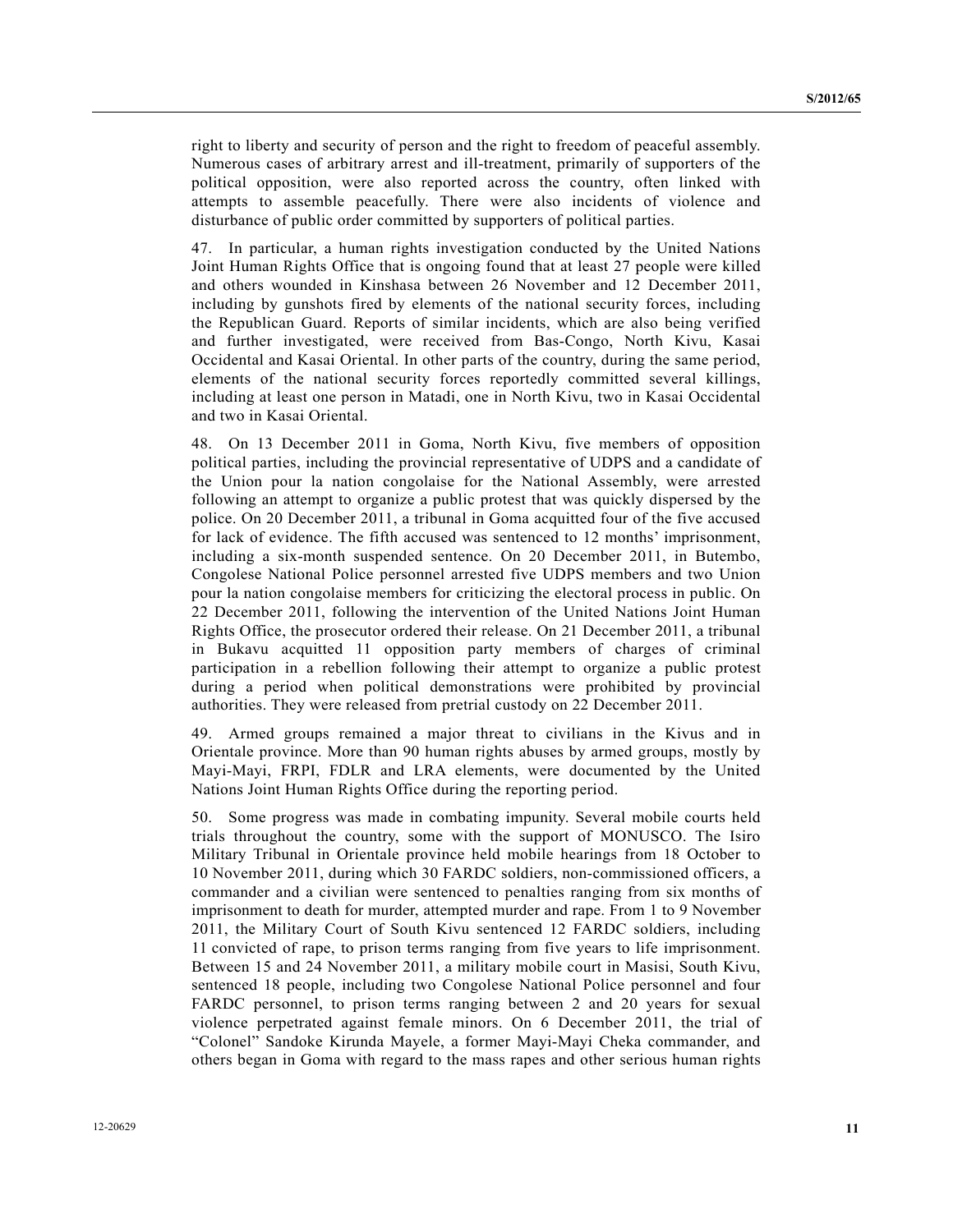violations committed along the Kibua-Mpofi road in Walikale territory, North Kivu, in July and August 2010.

51. Little progress was made, however, regarding other cases of rape and serious human rights violations, including those committed in Mutongo and surrounding villages, in Walikale territory, in Bushani and Kalambahiro, Masisi territory, North Kivu, and other cases. The perpetrators of these crimes, with the exception of a commander implicated in the rapes in Walikale, have yet to be arrested. On 21 October 2011, Colonel Safari, one of the five FARDC officers alleged to have committed rapes and other human rights violations, whose names were given by a delegation of the Security Council to President Kabila in Kinshasa in May 2009, was acquitted by the military court of Kinshasa for lack of evidence. The prosecution of FRF elements recently integrated into FARDC and who allegedly raped nine women and looted a health centre and several households in Kikozi, Uvira territory, South Kivu, in March 2011, has yet to start due to lack of cooperation on the part of the FARDC leadership in South Kivu with military justice authorities.

## **Sexual violence**

52. The adoption, on 16 December 2011, by the Heads of State and Government of the International Conference on the Great Lakes Region of a declaration on sexual and gender-based violence that recognized its severe impact on the individual, family, community and State in the Great Lakes region (see para. 35) marked an important step with regard to the engagement of the States members of the Conference on this important issue.

53. Between 13 and 18 November 2011, an OHCHR team visited the Democratic Republic of the Congo to follow up on the recommendations of the report of the Panel on Remedies and Reparations for Victims of Sexual Violence in the Democratic Republic of the Congo, issued on 3 March 2011, within the framework of the project on reparations for victims of sexual violence in the country funded by the Government of Brazil. Under the same project, the United Nations Joint Human Rights Office entered into partnership with three new legal clinics in Equateur province, to facilitate access to justice for victims of sexual violence.

54. In eastern Democratic Republic of the Congo, 2,131 victims of sexual violence received medical assistance and 1,590 psychosocial care, while 568 benefited from reintegration programmes and 34 from legal referrals. Progress was also made towards the establishment of a harmonized approach to support victims with the completion of the medical, the psychosocial, the reintegration and the legal referral protocols among partners. With funding from the Swedish International Development Agency, the United Nations Joint Human Rights Office supported the rehabilitation of offices for the Special Sexual Violence Units of the Congolese National Police in Lubumbashi. In South Kivu and Orientale province, MONUSCO trained 130 military trainers and 30 senior FARDC officers, while 2,000 FARDC soldiers were sensitized on sexual and gender-based violence.

#### **Children and armed conflict**

55. MONUSCO documented 153 cases of children who were separated from armed groups and national security forces. The Ministry of Justice and Human Rights and the Ministry of Defence established a Joint Committee and nominated focal points to discuss the action plan to end the recruitment and the use of children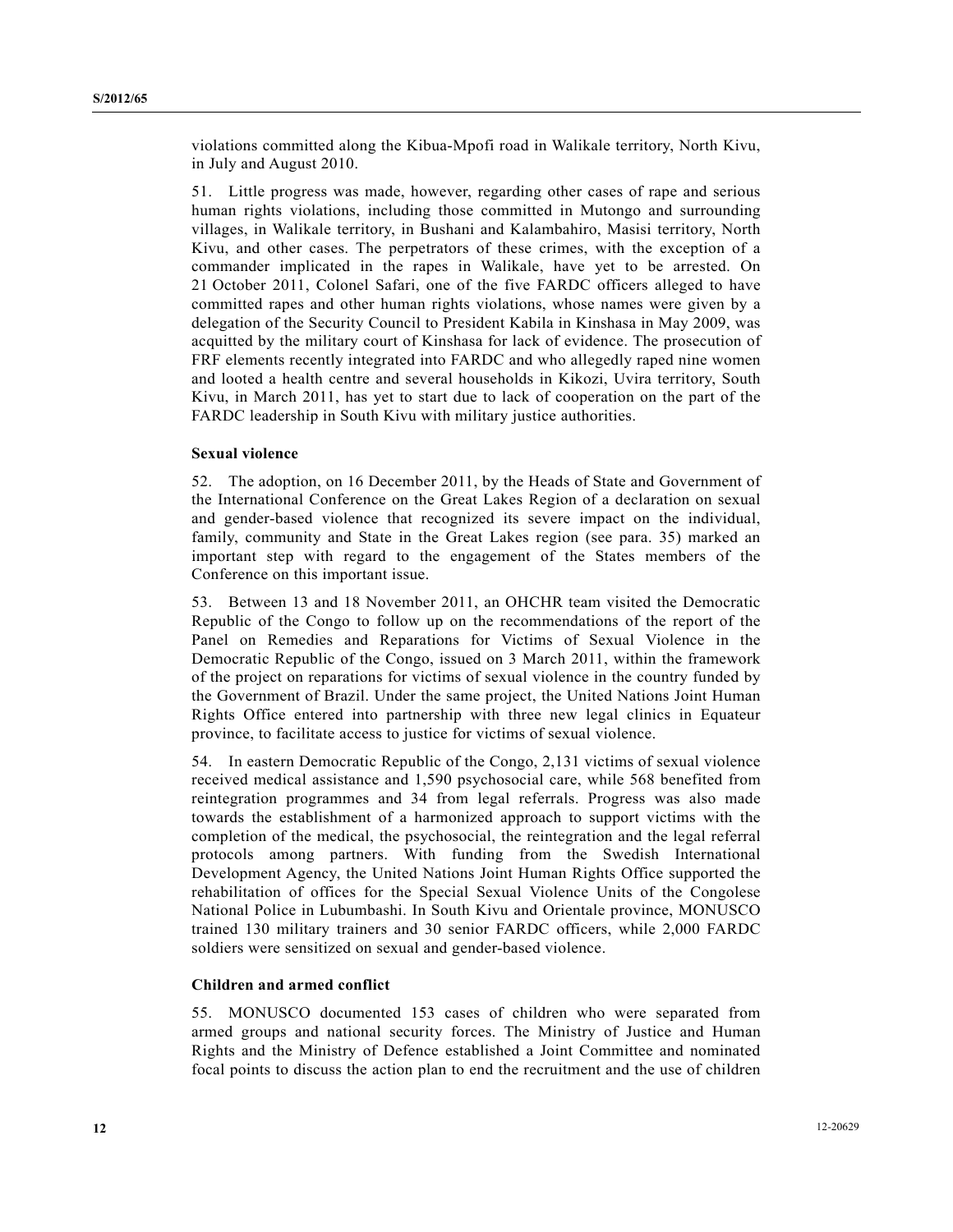by FARDC. However, the Government of the Democratic Republic of the Congo has not yet issued an official communication to confirm its commitment to develop, adopt and implement such a plan. Children were seen voting in several provinces and were reportedly hired as political party witnesses in some areas.

### **Illegal exploitation of natural resources**

56. With the assistance of the International Conference on the Great Lakes Region, countries in the subregion, notably Rwanda and Burundi, took measures to raise mining operators' awareness of due diligence guidelines in accordance with Security Council resolution 1952 (2010). The Rwanda Geology and Mines Authority launched a pilot project on mineral certification and Burundian authorities held a number of awareness-raising workshops for relevant stakeholders. In November 2011, Rwandan border officials returned 80 tons of intercepted minerals to Congolese authorities due to improved traceability of parcels of cassiterite, coltan and wolframite.

57. On 28 November 2011, the Security Council Committee established pursuant to resolution 1533 (2004) concerning the Democratic Republic of the Congo added Ntabo Ntaberi Cheka, leader of the Mayi-Mayi Cheka armed group, to its travel ban and assets freeze list. The Committee noted that the Mayi-Mayi Cheka had carried out attacks on mines in eastern Democratic Republic of the Congo, including taking over the Bisiye mines in North Kivu and extorting from locals. Cheka, who filed his candidature for the legislative elections, faces arrest and prosecution for his alleged involvement in mass rapes and other human rights violations committed by a coalition of armed groups along the Kibua-Mpofi road in Walikale territory in July-August 2010.

## **Disarmament, demobilization and reintegration/disarmament, demobilization, repatriation, resettlement and reintegration**

58. During the reporting period, MONUSCO facilitated the repatriation of 253 adult combatants, most of whom were FDLR, as well as 353 dependents and 4 children associated with armed groups. In addition, 77 Congolese FDLR combatants and 74 children were disarmed. The number of active FDLR combatants, now estimated to be less than 2,000, continued to fall.

59. Through its regional radio network, MONUSCO continued to strengthen sensitization efforts to encourage defections from LRA. Twenty-two LRA elements participated in the MONUSCO disarmament, demobilization, repatriation, resettlement and reintegration programme following the release of two groups of LRA dependants. In coordination with MONUSCO, the United Nations Mission in South Sudan (UNMISS) and the Government of South Sudan assisted in the expansion of the coverage of the regional radio networks. In addition, 50,000 leaflets on disarmament, demobilization, repatriation, resettlement and reintegration were distributed by the Ugandan People's Defence Force and the Sudan People's Liberation Army in their respective areas of operation. The Government of Burundi continued to refuse the return of Burundian ex-combatants. Meanwhile, the disarmament, demobilization and reintegration process for the 4,000 residual Congolese former combatants remained suspended.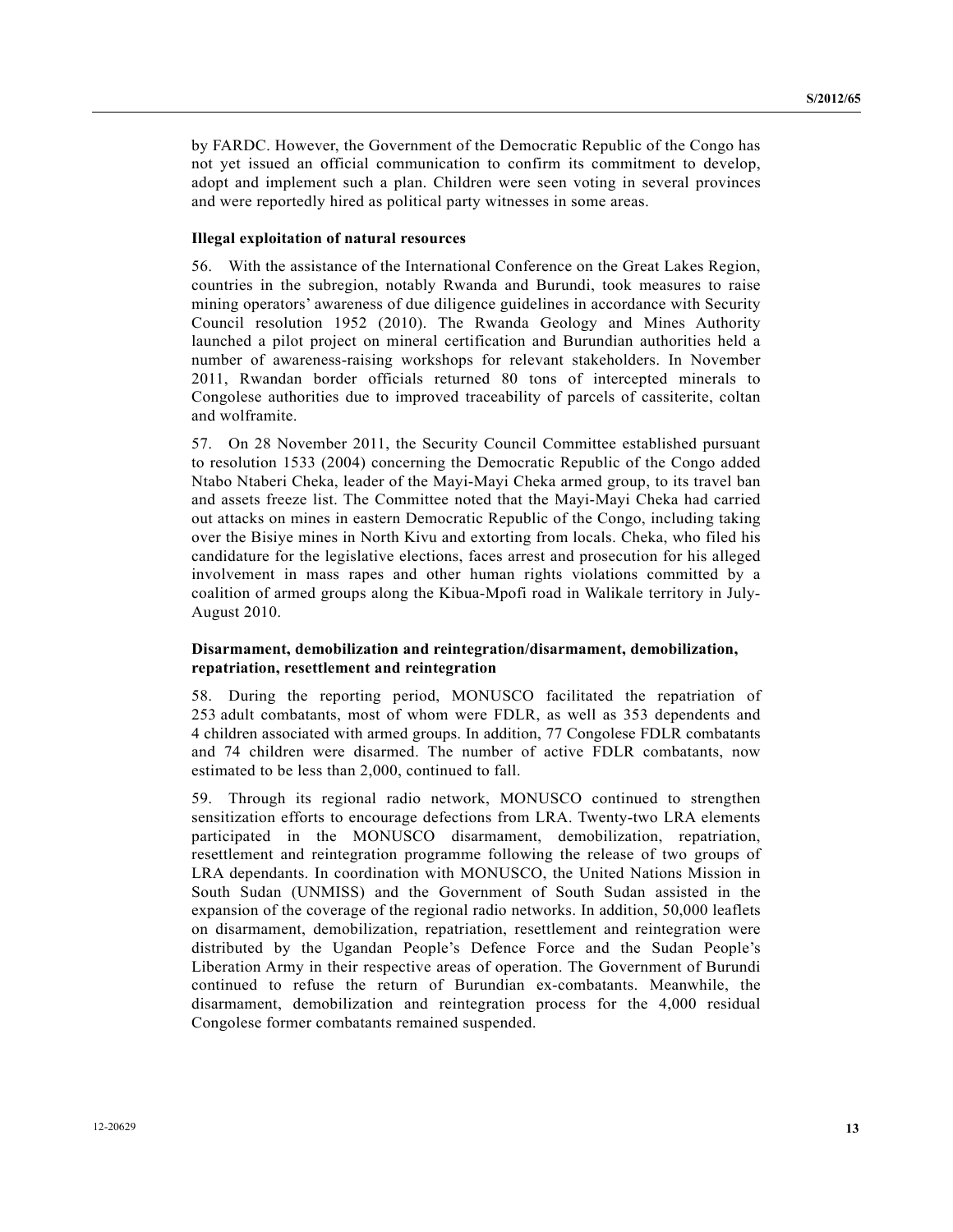### **Mine action**

60. Explosive remnants of war and ammunition depots in local communities remained a major security and safety threat. On 28 November 2011, MONUSCO cleared explosive remnants of war following an attack by armed men against an ammunition storage facility within a FARDC camp in Lubumbashi. The United Nations Mine Action Coordination Centre also worked with FARDC contingents to improve the physical security and management of their ammunition depots in Goma and Kisangani.

#### **Support to security sector development**

61. MONUSCO had little opportunity to support the efforts of the Government to coordinate security sector reform because of the focus on presidential and national elections. With the approval of the Minister of Justice, MONUSCO continued to work with Congolese authorities on mapping data on the capacities of the Congolese judiciary and corrections institutions.

#### **Police**

62. MONUSCO police continued to support the Executive Secretariat of the Steering Committee for Police Reform in the development of a legal framework for the implementation of legislation promulgated in August 2011 on police reform, as well as legislation on the status of police personnel. On 8 October 2011, the census of the national police funded by the European Union and implemented by the International Organization for Migration was completed. According to the census results, the Congolese National Police comprises 110,097 personnel.

63. In October 2011, MONUSCO began two six-month basic training programmes funded by the Japanese International Cooperation Agency, in Kapalata, Orientale province, and in Kasangulu, Bas-Congo province, for 500 police recruits at each location, in close cooperation with UNDP.

### **Rule of law and corrections**

64. With support from the European Union and the Government of the United States, MONUSCO supported initiatives launched during the reporting period aimed at improving civilian justice and computerizing the military justice institutions, respectively.

65. On 7 and 13 October 2011, presidential ordinances ordered the early retirement of 61 magistrates. At the request of the High Judicial Council, MONUSCO supported the deployment of 352 newly appointed magistrates to eight provinces. These deployments are part of the plan by the High Judicial Council to strengthen the judiciary by elevating 490 prosecutors to the bench. Approval by the Minister of Justice and Human Rights of the draft multi-year joint justice support programme was still pending at the time of this report.

66. MONUSCO supported the Ministry of Defence to establish five Prosecution Support Cells, four of which are operational in Bukavu, Goma, Bunia and Kalemie. The fifth is expected to be established in Kindu, Maniema province, in early 2012. In Goma, the Prosecution Support Cell is providing support for the trial of alleged perpetrators of the Walikale atrocities of July and August 2010 (see para. 50).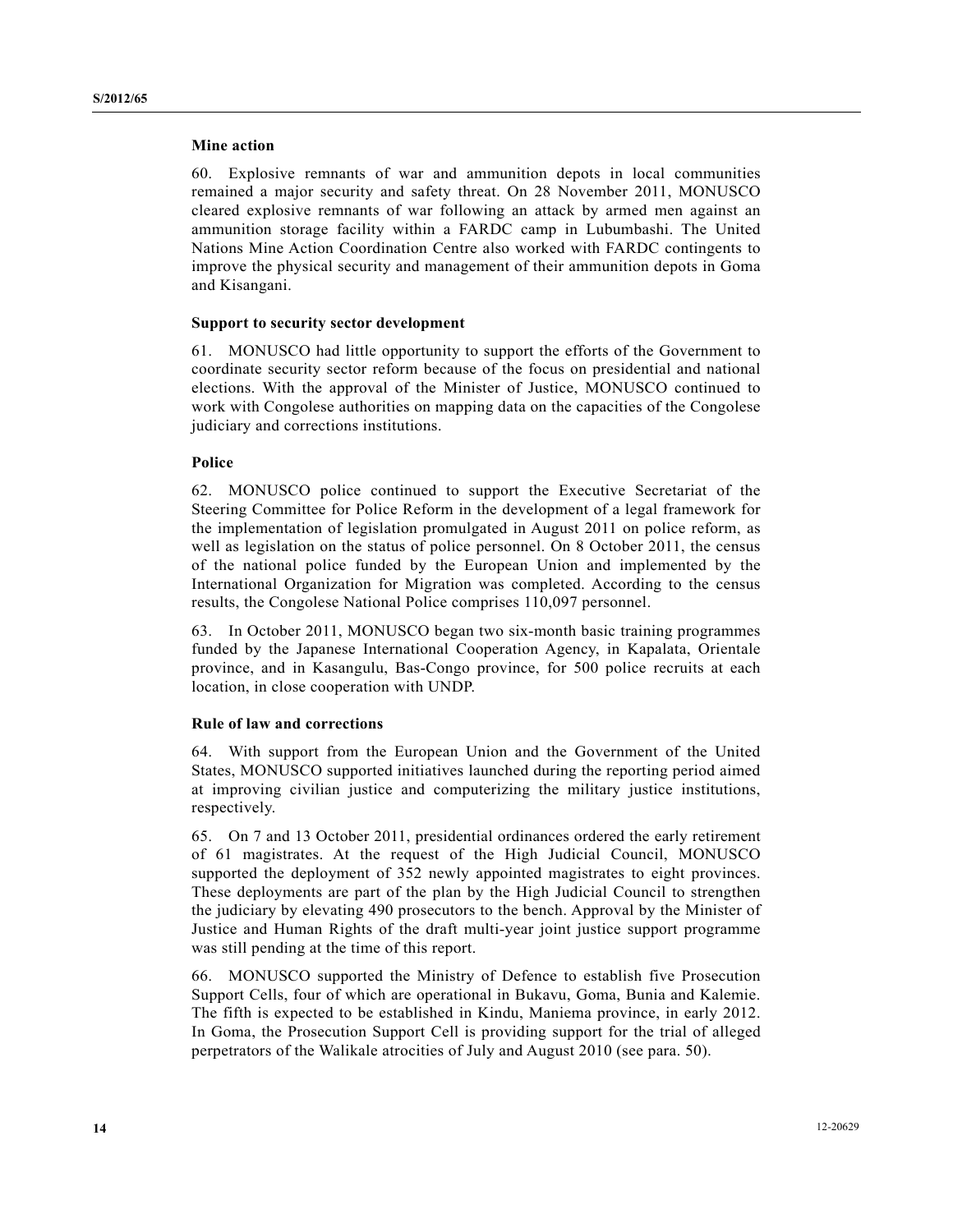67. The pre-election period was marked by prison unrest, including strikes by prison staff, prisoner riots and mass escapes. The reporting period witnessed the escape of about 614 inmates, of whom 402, including 129 FARDC soldiers, escaped from the Kangbayi prison in Beni, North Kivu, when it was attacked during the night of 27 November, allegedly by Mayi-Mayi elements. On 1 January, a prison break attempt at the Bukavu Central Prison, in South Kivu, resulted in the death of 8 prisoners and the injury of 47 others. Health conditions also remain a grave concern, with 22 deaths of inmates recorded in November and December 2011. MONUSCO initiated the formation of four inter-agency prison reform working groups led by Congolese authorities to help fast-track prison reform activities. Several prison assessments were conducted and some facilities continued to undergo rehabilitation.

#### **Joint assessment process**

68. The United Nations and the Government of the Democratic Republic of the Congo continued to assess the situation on the ground and progress made towards the implementation of the objectives outlined in paragraph 4 of Security Council resolution 1991 (2011). In December 2011, joint assessment teams were deployed in the Kivus and in Orientale province. The teams noted the deployment of the newly formed FARDC regiments, as well as improved FARDC effectiveness in addressing the presence of armed groups, especially in the Kivus, where operations were conducted against FDLR and the Mayi-Mayi Yakutumba. A number of attacks by ADF in Beni territory, in North Kivu, were also successfully thwarted. The teams nevertheless noted the forging of alliances between Mayi-Mayi Yakutumba and some smaller Mayi-Mayi groups and FNL, as well as the reactivation and the creation of several new vigilante groups in North and South Kivu.

#### **Mission deployment**

69. Some progress was made following my letter dated 20 September to the President of the Security Council (S/2011/589) towards alleviating the shortage of military helicopters in MONUSCO. On 18 November 2011, an additional utility helicopter provided by the Government of South Africa arrived in the Mission area. Three utility helicopters provided by the Government of Pakistan arrived in the Mission area in December, while the Government of Uruguay confirmed the pledge of one additional utility helicopter that is expected to arrive during the first half of 2012. On 22 December 2011, the Government of Ukraine confirmed a contribution of four attack helicopters to MONUSCO that are expected to be deployed in early 2012. Even with these contributions in place, MONUSCO will still face a shortfall of four military utility helicopters and two attack helicopters.

## **IV. Observations**

70. As the Security Council underlined in its resolution 1991 (2011), inclusive, peaceful, credible and transparent elections are a key condition for the consolidation of democracy, national reconciliation and the restoration of stability, peace and security in the Democratic Republic of the Congo. In this context, I welcome the participation of the Congolese people in the 28 November presidential and legislative elections. I also take note of the efforts of the Independent National Electoral Commission to carry out this challenging operation, with the technical and logistical support of MONUSCO and UNDP and the financial support of the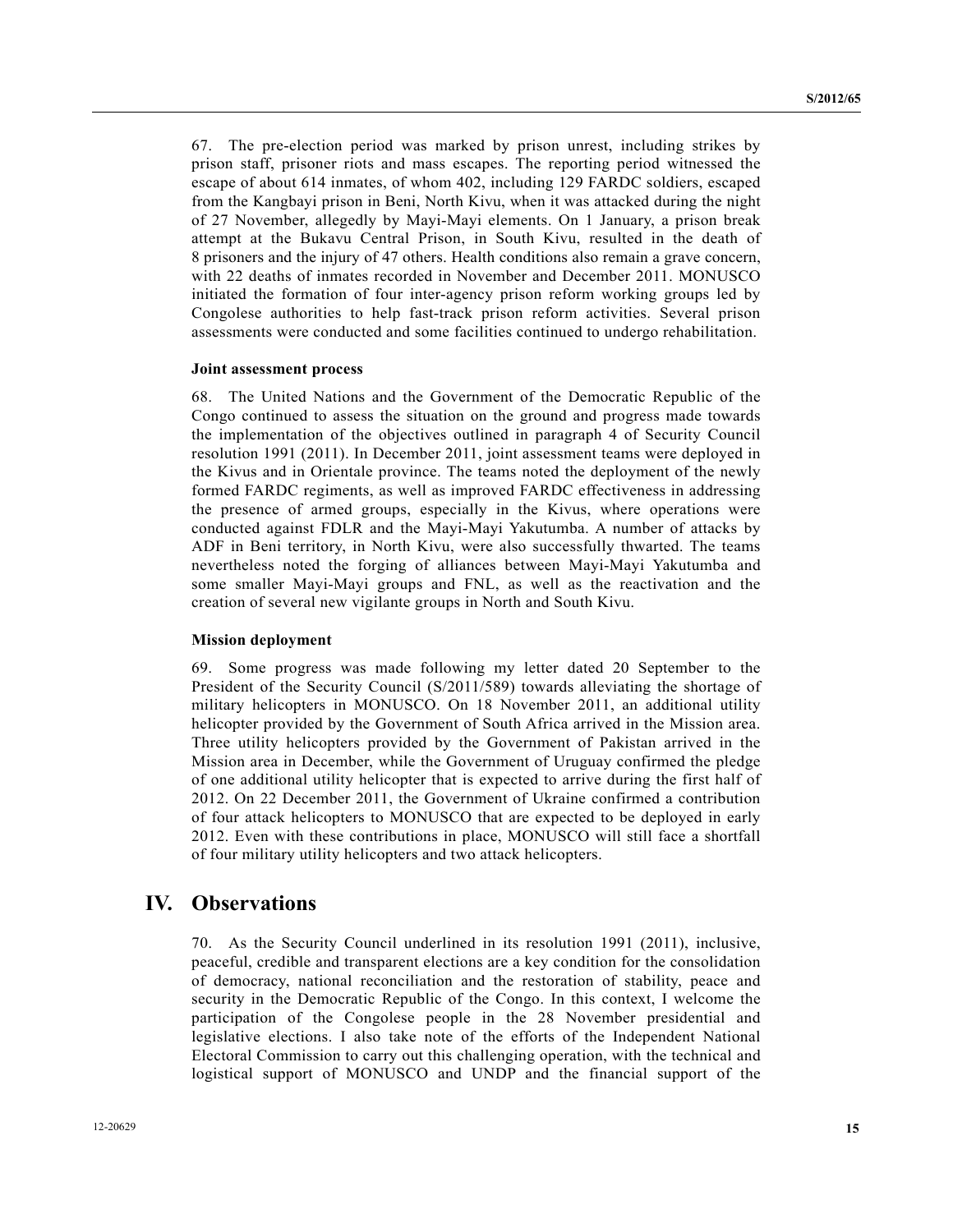Democratic Republic of the Congo's bilateral and multilateral partners. I further note that the Congolese authorities took the lead role in the preparation and conduct of these elections, which is an important step in the country's transition.

71. However, many serious irregularities were observed in the management of the electoral process. In addition, the Democratic Republic of the Congo may continue to face a period of uncertainty connected with the electoral process. In this context, I urge the Independent National Electoral Commission, in close consultation with Congolese and international stakeholders, to address the shortcomings identified by a number of observers of the presidential and legislative elections and to take the necessary corrective measures in a timely manner. This should include a comprehensive review of the electoral process, whose results and lessons learned should be utilized in conducting the provincial and local elections in 2012 and 2013, respectively. I also encourage all the parties to use the existing legal and mediation mechanisms for the resolution of pending electoral disputes.

72. Incidents of violence connected with the elections are of serious concern. Elections should be an opportunity to consolidate stability and the gains of peace and development. In this regard, while a significant deterioration in the security situation was avoided, the presidential and legislative elections were seriously marred by a number of deaths and injuries. Furthermore, national security force elements were reportedly involved in a number of extrajudicial executions and arbitrary arrests, and committed other serious human rights violations. I strongly urge the Congolese authorities to ensure respect for human rights, including through avoiding the excessive use of force and complying with international human rights law in dealing with public demonstrations and other instances of civil unrest that may accompany future elections. Perpetrators of human rights violations should also be held accountable. In this connection, the findings of MONUSCO investigations into reported human rights violations related to the elections will be included in my next report.

73. In the east, notably in the Kivus, some of the momentum that was lost in recent months in addressing the armed groups was regained following the completion of the FARDC regimentation process. FDLR, which continues to pose a major threat to civilians in the Kivus, continued to show signs of stress and internal weakness due to military and judicial pressure and disarmament, demobilization, repatriation, resettlement and reintegration efforts of MONUSCO. Several Congolese armed groups also continued to pose a serious threat to the civilian population in the areas where they are present and the parallel chain of command of CNDP elements integrated into FARDC remained worrisome.

74. While the reported number of civilians killed and abducted by LRA in the Democratic Republic of the Congo declined, the group continued to inflict grave suffering on thousands of civilians in the Uélés, Orientale province. A robust and flexible military posture in the area remains important, as reflected in the end of year military operations of MONUSCO to protect civilians in the Uélés. MONUSCO, UNMISS and the United Nations Integrated Peacebuilding Office in the Central African Republic also took additional steps to increase cross-border and inter-mission cooperation, particularly with regard to disarmament, demobilization, repatriation, resettlement and reintegration efforts targeting LRA. Coordinated regional efforts are key to addressing the threat posed by the armed group and, in this regard, I welcome the progress made by the African Union and the four affected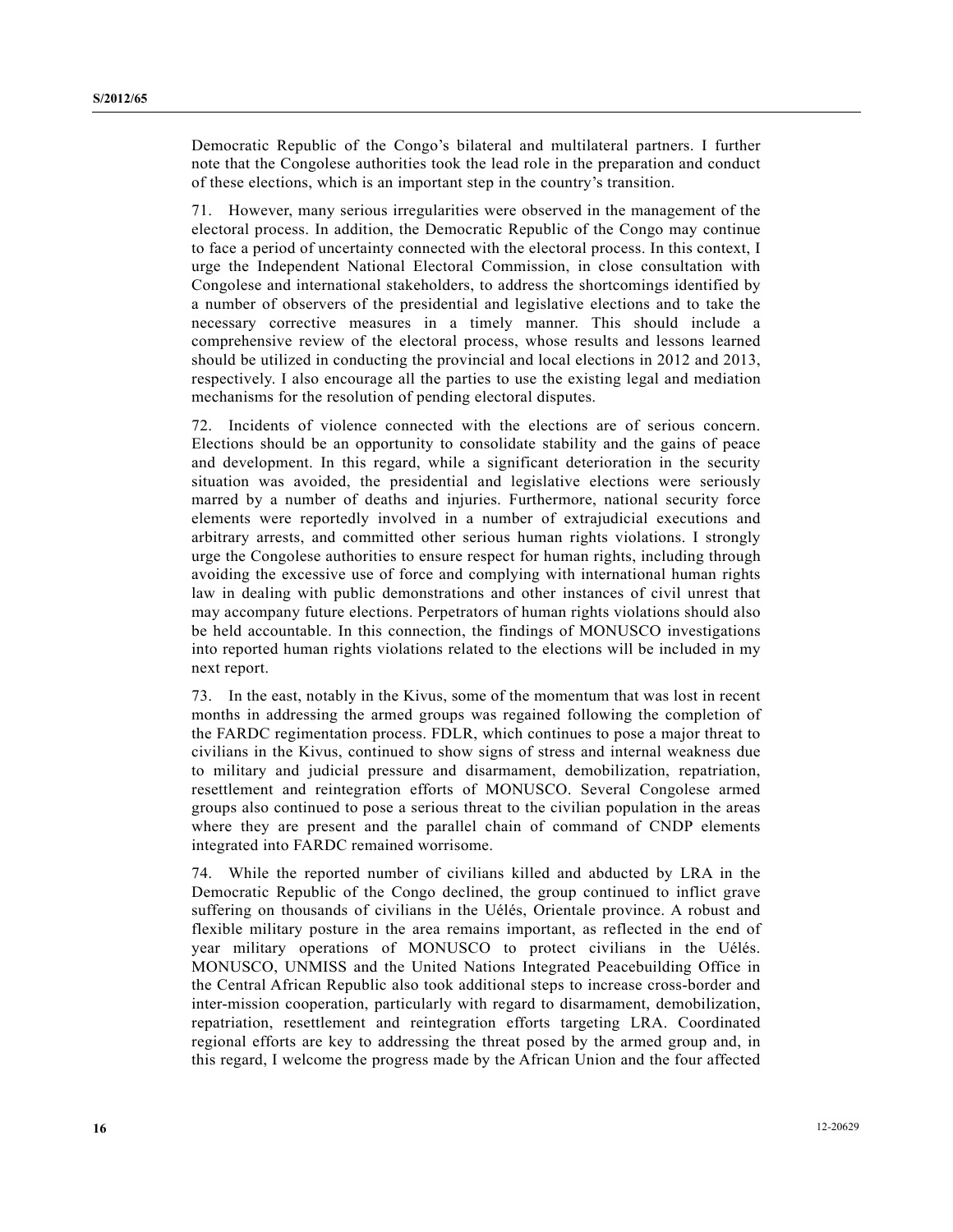countries regarding the regional cooperation initiative against LRA. I am pleased to note the appointment by the African Union of a Special Envoy on LRA and the visits that he carried out jointly with my Special Representative and Head of UNOCA to the affected countries in January.

75. Military helicopters are crucial for the fulfilment of the mandate of MONUSCO in eastern Democratic Republic of the Congo. I welcome the considerable progress made to address the shortfall with new deployments from the Governments of South Africa and Pakistan. I also welcome the additional pledges by the Governments of Ukraine and Uruguay. I am hopeful that outstanding critical gaps will be addressed soon by further contributions by Member States, particularly the provision of attack helicopters. Their availability is essential to ensure the operational capability of MONUSCO to carry out civilian protection and other priority mandated tasks.

76. Sexual violence continues to be a major concern, although progress has been made by Congolese judicial authorities to prosecute some of these crimes. The majority of acts of sexual violence in eastern Democratic Republic of the Congo are committed by armed groups, notably FDLR, as well as by elements integrated into FARDC, including from CNDP and other former Congolese armed groups. This underscores the importance of neutralizing the threat of armed groups, as well as the need to review the FARDC approach to the integration of armed groups, which MONUSCO stands ready to support. In the meantime, ongoing efforts by my Special Representative on Sexual Violence in Conflict, in collaboration with MONUSCO, including strengthening the capacity of the Congolese judicial authorities to prosecute and convict the perpetrators of sexual violence, remain essential. It will also be important for national authorities to develop, on an urgent basis, a new national justice strategic plan for the strengthening of judicial and corrections institutions.

77. I am concerned by the reports of serious human rights violations, including sexual violence, that have accompanied the expulsion of Congolese nationals from Angola. I encourage the Government of Angola to continue its constructive engagement with my Special Representative on Sexual Violence in Conflict and other United Nations entities to implement the joint communiqué of 24 March 2011. I urge the Governments of Angola and the Democratic Republic of the Congo to enhance dialogue aimed at addressing this issue. The United Nations stands ready to further assist in ensuring respect for international norms and standards relating to migration control, expulsions, sexual violence and other human rights violations.

78. The security situation in North and South Kivu and Orientale province continues to cause large-scale humanitarian problems, in particular for the 1.7 million displaced civilians and their host communities. In western parts of the country, the spread of epidemics and food insecurity remain serious concerns. Sustained donor support for life-saving protection and assistance to ensure that countrywide humanitarian needs can be addressed in a timely manner remains of great importance.

79. On a positive note, I welcome the renewed commitment of the Government to enhance stabilization efforts in the eastern provinces, and the progress made so far in implementing ISSSS and its successor, the stabilization priority plan. More engagement is needed, however, particularly in areas of the country not covered by STAREC. In this regard, I encourage the Government of the Democratic Republic of the Congo to adopt expeditiously the Peace Consolidation Programme, and encourage donors to provide adequate resources to support stabilization activities and wider development programmes.